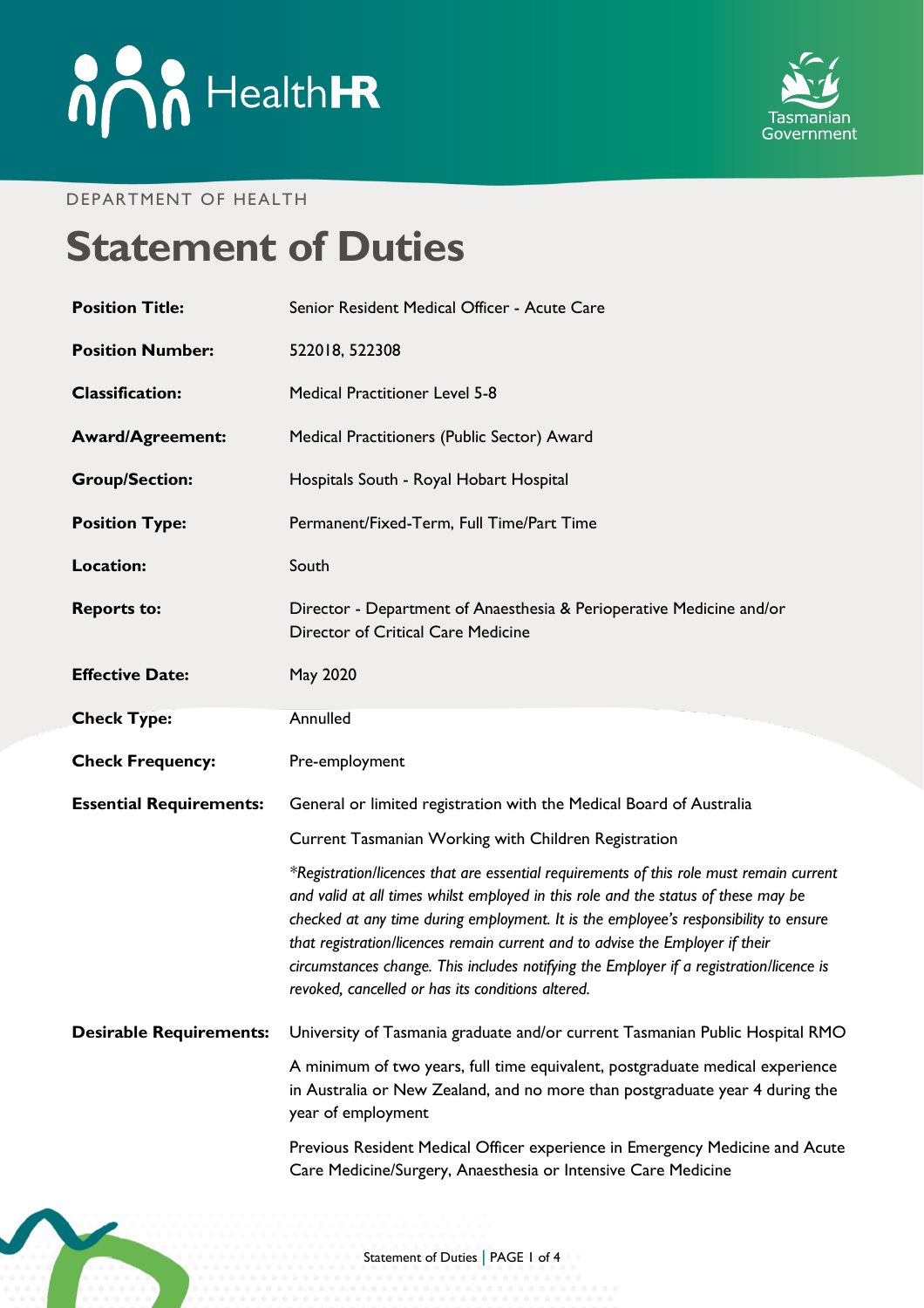

Completion of acute care training courses, such as, but not limited to, ALS, BASIC, APLS, EMST

Advanced procedural experience and competence, including experience with ultrasound-guided procedures and/or completion of accredited training courses in Point of Care Ultrasound

**Position Features:** Participate in the out-of-hours roster, and oncall requirements, as determined by the relevant Director, and under appropriate supervisory cover

*NB. The above details in relation to Location, Position Type and Work Pattern may differ when this position is advertised – please refer to these details within the actual advert. The remainder of the content of this Statement of Duties applies to all advertised positions.*

#### **Primary Purpose:**

The Senior Resident Medical Officer - Acute Care (SRMO - Acute Care) will:

- Spend six months in Anaesthesia and six months in Intensive Care during the one-year tenure.
- Be involved in routine duties within the Department of Anaesthesia and Perioperative Medicine and Department of Critical Care Medicine as determined by the Directors and will work under the supervision and guidance of Consultant Specialists in each department.

#### **Duties:**

- 1. Department of Anaesthesia and Perioperative Medicine (six months):
	- Provide services in Anaesthesia including diagnosis, treatment and care for patients, both inpatient and outpatient at the Royal Hobart Hospital (RHH).
	- Participate in departmental teaching/education programs.
	- Participate in research in Anaesthesia.
	- Participate in continuous quality improvement activities.
	- Observe all hospital policies and procedures and statutory regulations.
- 2. Department of Critical Care Medicine (six months):
	- Provide diagnosis, treatment and care for patients in the Intensive Care Unit at the RHH under the supervision of the Intensive Care Specialist.
	- Undertake procedures as required in Intensive Care.
	- Participate in and/or lead Code Blue/MET call emergencies within the hospital.
	- Participate in department teaching/education programs.
	- Participate in research.
	- Participate in continuous quality improvement activities.
- 3. Actively participate in and contribute to the organisation's Quality & Safety and Work Health & Safety processes, including in the development and implementation of safety systems, improvement initiatives and related training.
- 4. The incumbent can expect to be allocated duties, not specifically mentioned in this document, that are within the capacity, qualifications and experience normally expected from persons occupying positions at this classification level.

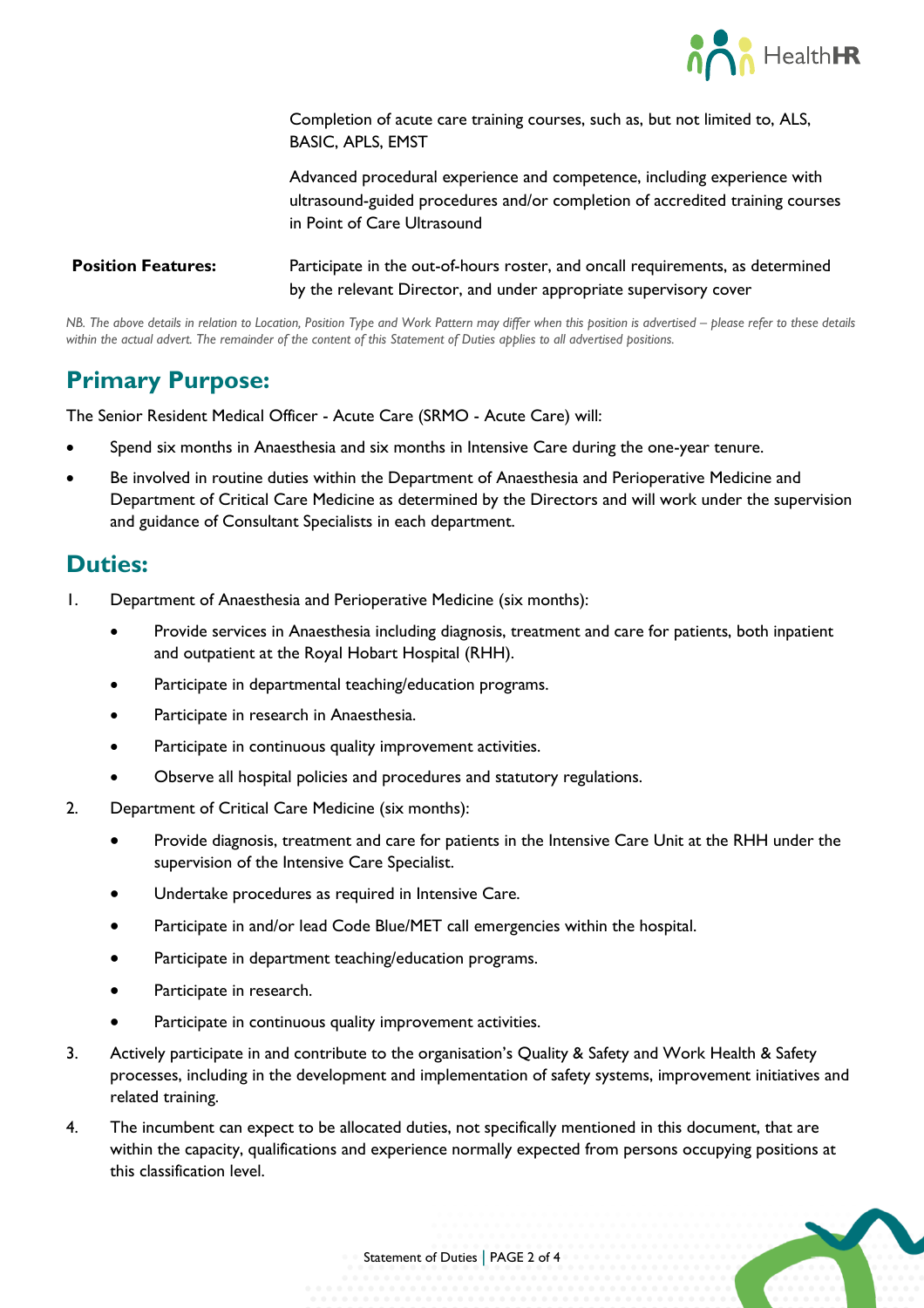

## **Key Accountabilities and Responsibilities:**

With direction and supervision provided by the Registrars and Specialist Medical Staff, the SRMO - Acute Care is responsible for:

- Adherence to Hospital and professional protocols, policies, clinical pathways and standards.
- Demonstrating sound judgement and competence in accordance with skills and knowledge when undertaking tasks.
- Ensuring work is carried out in accordance with relevant occupational health and safety legislation and procedures.
- Where applicable, exercise delegations in accordance with a range of Acts, Regulations, Awards, administrative authorities and functional arrangements as mandated by Statutory office holders including the Secretary and Head of State Service. The relevant Unit Manager can provide details to the occupant of delegations applicable to this position.
- Comply at all times with policy and protocol requirements, including those relating to mandatory education, training and assessment.

#### **Pre-employment Conditions:**

*It is the Employee's responsibility to notify an Employer of any new criminal convictions during the course of their employment with the Department.*

The Head of the State Service has determined that the person nominated for this job is to satisfy a pre-employment check before taking up the appointment, on promotion or transfer. The following checks are to be conducted:

- 1. Conviction checks in the following areas:
	- a. crimes of violence
	- b. sex related offences
	- c. serious drug offences
	- d. crimes involving dishonesty
- 2. Identification check
- 3. Disciplinary action in previous employment check.

#### **Selection Criteria:**

- 1. Appropriate academic history and an aptitude for advanced study, with demonstrated high level oral and written communication skills.
- 2. Demonstrated good clinical, technical and management skills, and demonstrated insight to seek help and advice when needed.
- 3. Ability to work as part of a team, the ability to function well in stressful situations, and the flexibility and readiness to adapt to different work environments.
- 4. Demonstrated experience and commitment to Continuing Medical Education and Quality Assurance activities and experience in audit, research, teaching, and safety and quality processes.
- 5. Demonstrated appropriate interpersonal and communication skills, leadership skills, and the ability to interact effectively and respectfully with patients and staff in a caring, ethical, and professional manner.